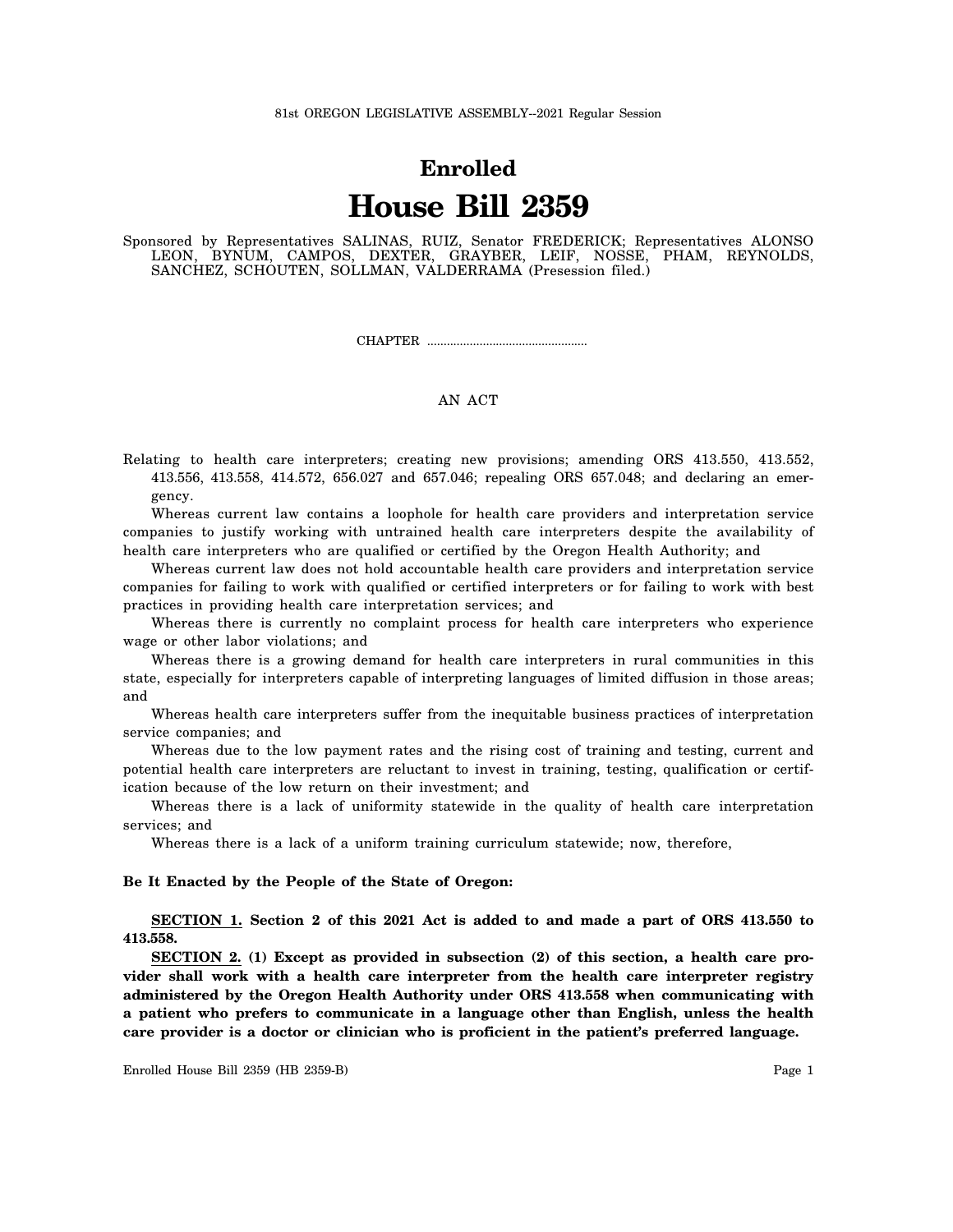**(2) A health care provider who is otherwise required to work with a health care interpreter from the health care interpreter registry may work with a health care interpreter who is not listed on the health care interpreter registry only if the provider:**

**(a) Verifies, in the manner prescribed by rule by a board or agency described in section 3 of this 2021 Act, that the provider has taken appropriate steps needed to obtain a health care interpreter from the health care interpreter registry in accordance with rules adopted by the authority under ORS 413.558; or**

**(b) Has offered the patient the services of a health care interpreter from the health care interpreter registry and the patient declined the offer and chose a different interpreter.**

**(3) A health care provider shall give personal protective equipment, consistent with established national standards, to health care interpreters providing services on-site at no cost to the health care interpreter and may not suggest to the health care interpreter that the health care interpreter should procure the health care interpreter's own personal protective equipment as a condition of working with the health care provider.**

**(4) A health care provider shall maintain records of each patient encounter in which the provider worked with a health care interpreter from the health care interpreter registry. The records must include:**

**(a) The name of the health care interpreter;**

**(b) The health care interpreter's registry number; and**

**(c) The language interpreted.**

**(5) The boards and agencies described in section 3 of this 2021 Act shall adopt rules to carry out the provisions of this section, which may include additional exemptions under subsection (2) of this section.**

**SECTION 3. Section 2 of this 2021 Act may be enforced by any means permitted under law by:**

**(1) A health professional regulatory board with respect to a health care provider under the jurisdiction of the board.**

**(2) The Oregon Health Authority or the Department of Human Services with regard to health care providers or facilities regulated by the authority or the department and health care providers enrolled in the medical assistance program.**

**(3) The authority with regard to emergency medical services providers licensed under ORS 682.216 and clinical laboratories licensed under ORS 438.110.**

**SECTION 4. (1) An interpretation service company operating in this state:**

**(a) Except as provided in paragraph (b) of this subsection, may not arrange for a health care interpreter to provide interpretation services in health care settings if the health care interpreter is not listed on the health care interpreter registry described in ORS 413.558.**

**(b) May arrange for a health care interpreter who is not listed on the health care interpreter registry to provide interpretation services in health care settings only if:**

**(A) A health care provider represents to the interpretation service company that the health care provider:**

**(i) Has taken appropriate steps necessary to arrange for a health care interpreter from the health care interpreter registry in the manner prescribed by rule under section 2 of this 2021 Act; and**

**(ii) Was unable to arrange for a health care interpreter from the health care interpreter registry; and**

**(B) The interpretation service company does not employ a health care interpreter listed on the health care interpreter registry who is available to provide interpretation services to the health care provider.**

**(c) May not represent to a health care provider that a contracted or employed health care interpreter referred by the company is a certified health care interpreter unless the interpreter has met the requirements for certification under ORS 413.558 and has been issued a valid certification by the authority.**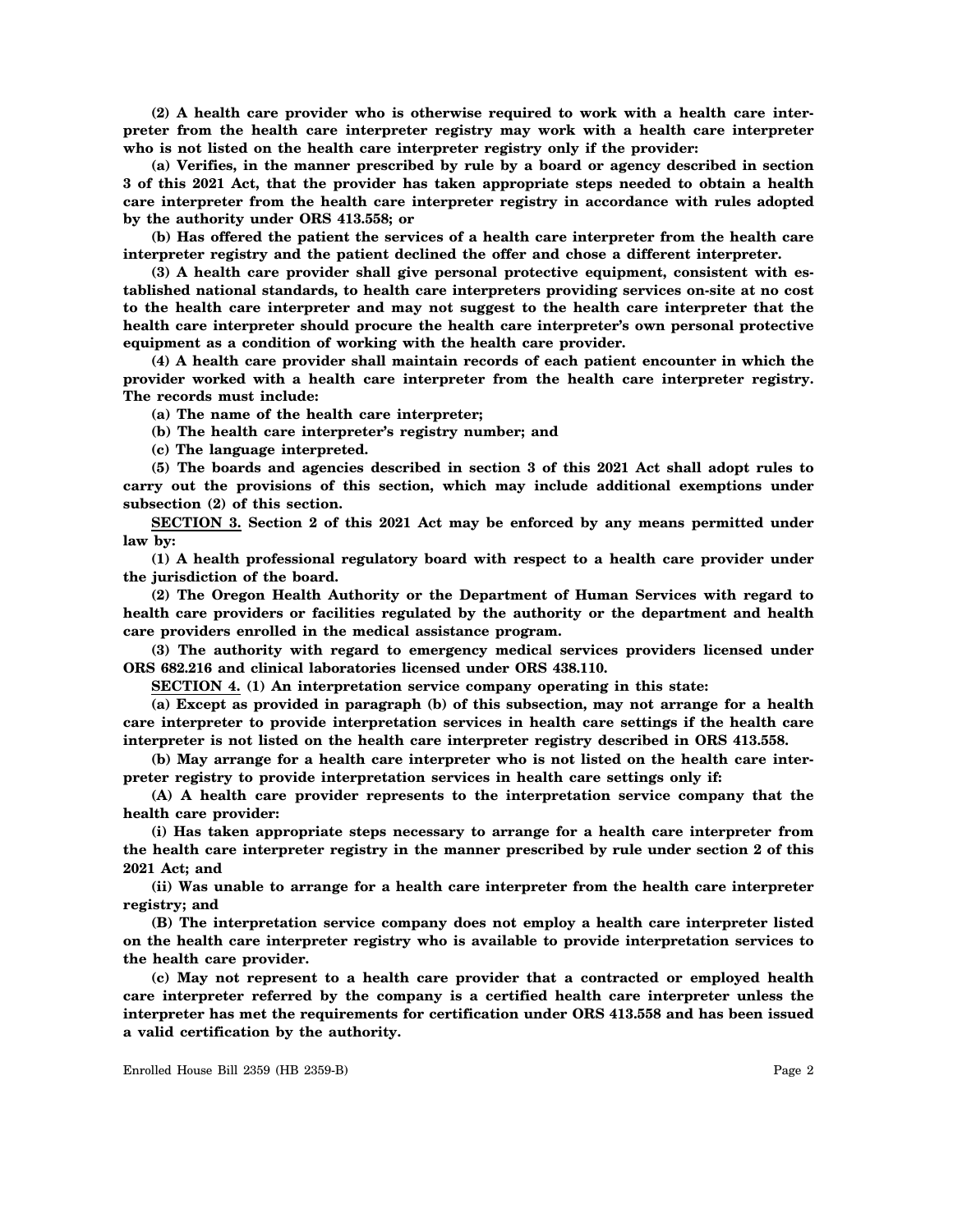**(d) May not require or suggest to a health care interpreter that the health care interpreter procure the health care interpreter's own personal protective equipment as a condition of receiving a referral.**

**(2) An interpretation service company shall maintain records of each encounter in which the company refers to a health care provider worked with a health care interpreter from the health care interpreter registry or a health care interpreter who is not on the registry. The records must include:**

**(a) The name of the health care interpreter; and**

**(b) The health care interpreter's registry number, if applicable.**

**SECTION 5. Section 6 of this 2021 Act is added to and made a part of ORS chapter 414. SECTION 6. (1) As used in this section:**

**(a) "Certified health care interpreter" has the meaning given that term in ORS 413.550.**

**(b) "Qualified health care interpreter" has the meaning given that term in ORS 413.550. (2) The Oregon Health Authority shall adopt rules to ensure that a coordinated care organization, in accordance with ORS 414.572 (2)(e), and any other health care provider that is reimbursed for the cost of health care by the state medical assistance program:**

**(a) Works with a certified health care interpreter or a qualified health care interpreter when interacting with a recipient of medical assistance, or a caregiver of a recipient of medical assistance, who has limited English proficiency or who communicates in signed language; and**

**(b) Is reimbursed for the cost of the certified health care interpreter or qualified health care interpreter.**

**SECTION 7. (1) As used in this section, "health care interpreter" has the meaning given that term in ORS 413.550.**

**(2) The Oregon Health Authority shall, in collaboration with the Oregon Council on Health Care Interpreters and health care interpreters, conduct a study:**

**(a) Of the best model for an online platform for patients and health care providers to contract with health care interpreters and on how to use state and federal funds to finance the platform, to be completed no later than July 1, 2022; and**

**(b) Regarding sight translation as it pertains to the definition of "health care interpreter" in ORS 413.550 and related best practices.**

**(3) No later than January 1, 2022, the authority shall report to the interim committees of the Legislative Assembly related to health the results of the studies described in subsection (2) of this section and recommendations for legislative changes, if necessary, to implement the findings of the studies.**

**SECTION 8.** ORS 413.550 is amended to read:

413.550. As used in ORS 413.550 to 413.558:

(1) "Certified health care interpreter" means an individual who has been approved and certified by the Oregon Health Authority **under ORS 413.558.**

**(2) "Coordinated care organization" has the meaning given that term in ORS 414.025**.

[*(2)*] **(3)** "Health care" means medical, surgical**, oral** or hospital care or any other remedial care recognized by state law, including physical and behavioral health care.

[*(3)*] **(4)(a)** "Health care interpreter" means an individual who is readily able to:

[*(a)*] **(A) Communicate in English and** communicate with a person with limited English proficiency **or who communicates in signed language**;

[*(b)*] **(B)** Accurately interpret the oral statements of a person with limited English proficiency, or the statements of a person who communicates in [*sign*] **signed** language, into English;

**(C) Accurately interpret oral statements in English to a person with limited English proficiency or who communicates in signed language;**

[*(c)*] **(D)** Sight translate documents from a person with limited English proficiency; **and**

[*(d)*] **(E)** Interpret the oral statements of other persons into the language of the person with limited English proficiency or into [*sign*] **signed** language[*; and*]**.**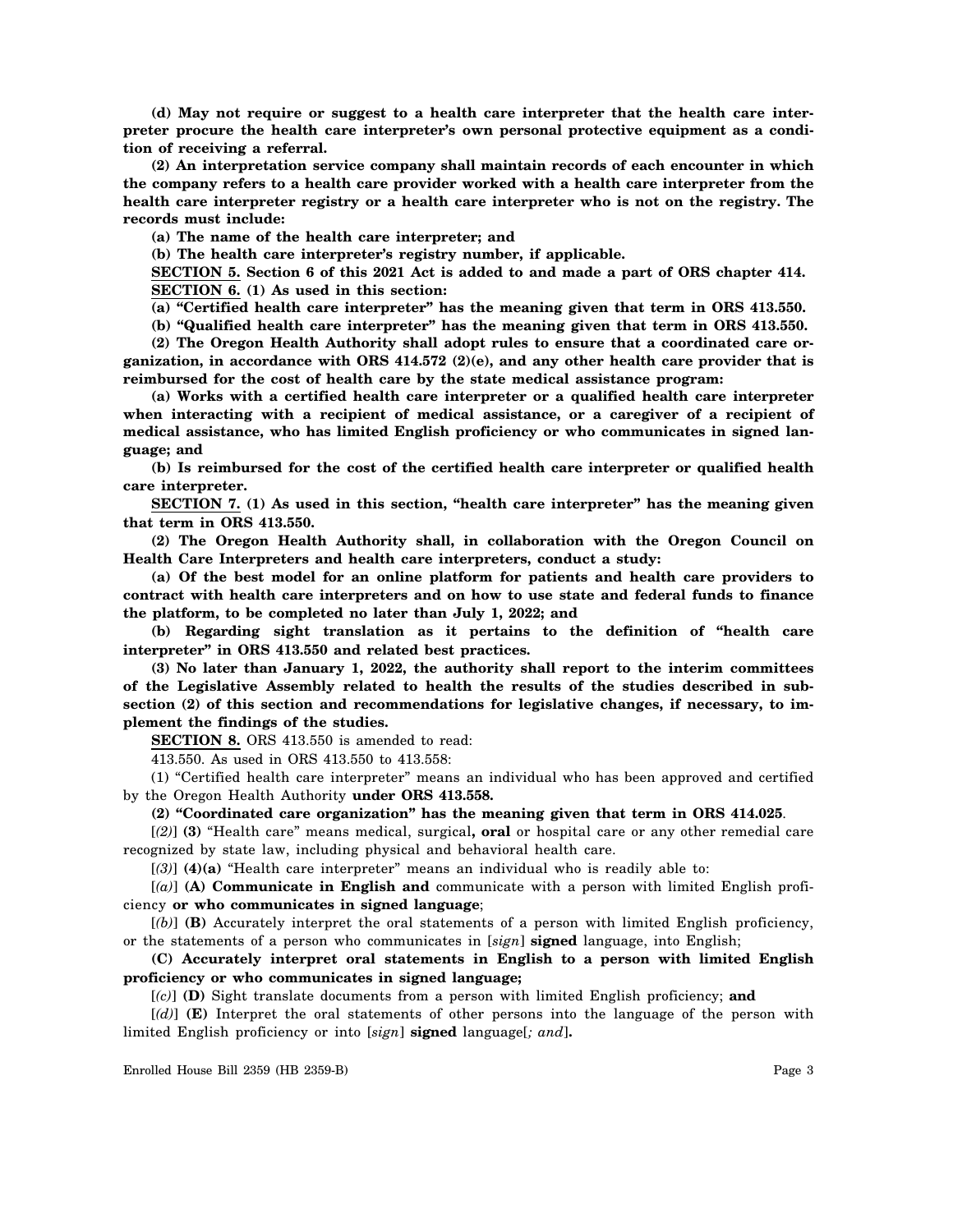[*(e) Sight translate documents in English into the language of the person with limited English proficiency.*]

**(b) "Health care interpreter" also includes an individual who can provide the services described in paragraph (a) of this subsection using relay or indirect interpretation.**

**(5) "Health care interpreter registry" means the registry described in ORS 413.558 that is administered by the authority.**

**(6) "Health care provider" means any of the following that are reimbursed with public funds, in whole or in part:**

**(a) An individual licensed or certified by the:**

**(A) State Board of Examiners for Speech-Language Pathology and Audiology;**

**(B) State Board of Chiropractic Examiners;**

**(C) State Board of Licensed Social Workers;**

**(D) Oregon Board of Licensed Professional Counselors and Therapists;**

**(E) Oregon Board of Dentistry;**

**(F) State Board of Massage Therapists;**

**(G) Oregon Board of Naturopathic Medicine;**

**(H) Oregon State Board of Nursing;**

**(I) Oregon Board of Optometry;**

**(J) State Board of Pharmacy;**

**(K) Oregon Medical Board;**

**(L) Occupational Therapy Licensing Board;**

**(M) Oregon Board of Physical Therapy;**

**(N) Oregon Board of Psychology;**

**(O) Board of Medical Imaging;**

**(P) State Board of Direct Entry Midwifery;**

**(Q) Respiratory Therapist and Polysomnographic Technologist Licensing Board;**

**(R) Board of Registered Polysomnographic Technologists;**

**(S) Board of Licensed Dietitians; and**

**(T) State Mortuary and Cemetery Board;**

**(b) An emergency medical services provider licensed by the Oregon Health Authority under ORS 682.216;**

**(c) A clinical laboratory licensed under ORS 438.110;**

**(d) A health care facility as defined in ORS 442.015;**

**(e) A home health agency licensed under ORS 443.015;**

**(f) A hospice program licensed under ORS 443.860; or**

**(g) Any other person that provides health care or that bills for or is compensated for health care provided, in the normal course of business.**

**(7) "Interpretation service company" means an entity, or a person acting on behalf of an entity, that is in the business of arranging for health care interpreters to work with health care providers in this state.**

[*(4)*] **(8)** "Person with limited English proficiency" means a person who, by reason of place of birth or culture, [*speaks*] **communicates in** a language other than English and does not [*speak*] **communicate in** English with adequate ability to communicate effectively with a health care provider.

**(9) "Prepaid managed care health services organization" has the meaning given that term in ORS 414.025.**

[*(5)*] **(10)** "Qualified health care interpreter" means an individual who has [*received*] **been issued** a valid letter of qualification from the authority **under ORS 413.558**.

[*(6)*] **(11)** "Sight translate" means to translate a written document into spoken or [*sign*] **signed** language.

**SECTION 9.** ORS 413.552 is amended to read: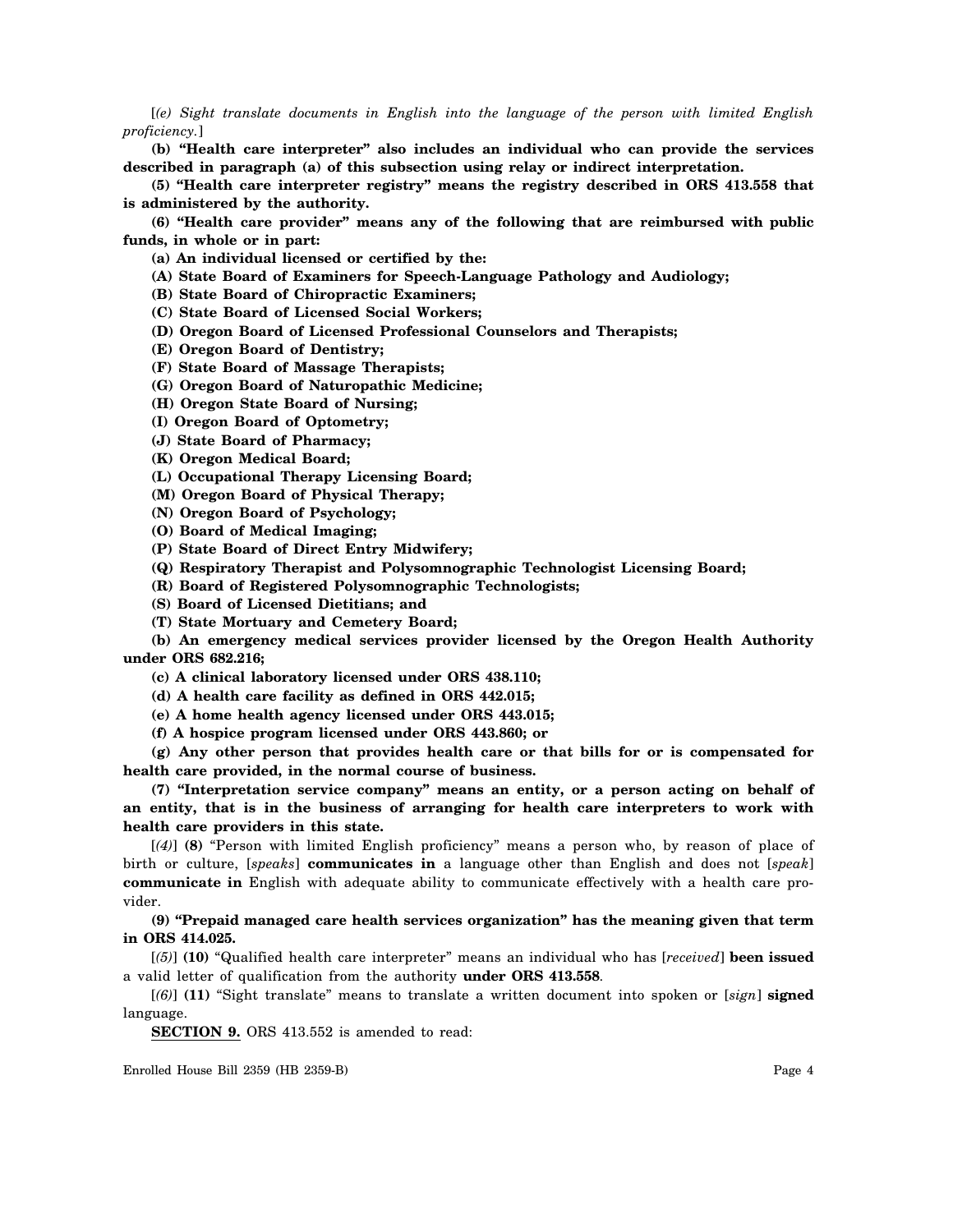413.552. (1) The Legislative Assembly finds that persons with limited English proficiency, or who communicate in [*sign*] **signed** language, are often unable to interact effectively with health care providers. Because of language differences, persons with limited English proficiency, or who communicate in [*sign*] **signed** language, are often excluded from health care services, experience delays or denials of health care services or receive health care services based on inaccurate or incomplete information.

(2) The Legislative Assembly further finds that the lack of competent health care interpreters among health care providers impedes the free flow of communication between the health care provider and patient, **negatively impacting health outcomes and** preventing clear and accurate communication and the development of empathy, confidence and mutual trust that is essential for an effective relationship between health care provider and patient.

(3) It is the policy of the Legislative Assembly to require [*the use of*] **working with** certified health care interpreters or qualified health care interpreters [*whenever possible*] to ensure the accurate and adequate provision of health care to persons with limited English proficiency and to persons who communicate in [*sign*] **signed** language.

(4) It is the policy of the Legislative Assembly that health care for persons with limited English proficiency be provided according to the guidelines established under the policy statement issued August 30, 2000, by the U.S. Department of Health and Human Services, Office for Civil Rights, entitled, "Title VI of the Civil Rights Act of 1964; Policy Guidance on the Prohibition Against National Origin Discrimination As It Affects Persons With Limited English Proficiency," and the 1978 Patient's Bill of Rights.

**SECTION 10.** ORS 413.556 is amended to read:

413.556. The Oregon Council on Health Care Interpreters shall work in cooperation with the Oregon Health Authority to:

(1) Develop **and approve** testing, qualification and certification standards**, consistent with national standards,** for health care interpreters for persons with limited English proficiency and for persons who communicate in [*sign*] **signed** language.

[*(2) Coordinate with other states, the federal government or professional organizations to develop and implement educational and testing programs for health care interpreters.*]

[*(3) Examine operational and funding issues, including but not limited to the feasibility of developing a central registry and annual subscription mechanism for health care interpreters.*]

[*(4)*] **(2)** Do all other acts as shall be necessary or appropriate under the provisions of ORS 413.550 to 413.558.

**SECTION 11.** ORS 413.558 is amended to read:

413.558. (1) In consultation with the Oregon Council on Health Care Interpreters, the Oregon Health Authority shall by rule establish procedures for testing, qualification and certification of health care interpreters for persons with limited English proficiency or for persons who communicate in [*sign*] **signed** language, including but not limited to:

(a) Minimum standards for qualification and certification as a health care interpreter, **which may be modified as necessary,** including:

(A) Oral [*and written*] **or signed** language skills in English and in the language for which health care interpreter qualification or certification is granted; and

(B) Formal education or training in **interpretation,** medical **behavioral or oral health** terminology, anatomy and physiology[*, medical interpreting ethics and interpreting skills*];

(b) Categories of expertise of health care interpreters based on the English and non-English skills, or interpreting skills, and the medical terminology skills of the person seeking qualification or certification;

(c) Procedures for receiving applications and for examining applicants for qualification or certification;

(d) The content and administration of required examinations;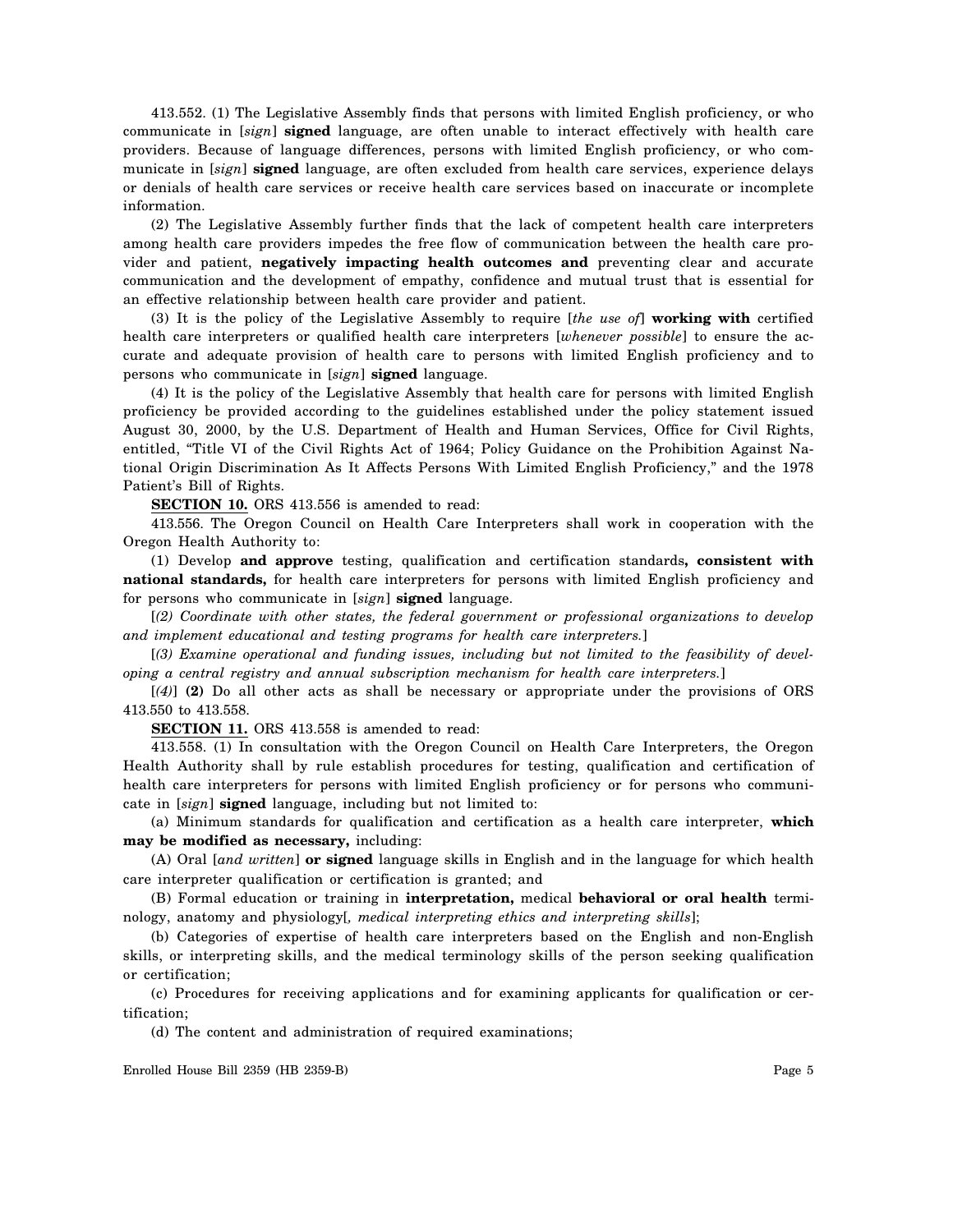(e) The requirements and procedures for reciprocity of qualification and certification for health care interpreters qualified or certified in another state or territory of the United States or by another certifying body in the United States; and

(f) Fees for application, examination, initial issuance, renewal and reciprocal acceptance of qualification or certification as a health care interpreter if deemed necessary by the authority.

(2) Any person seeking qualification or certification as a health care interpreter must submit an application to the authority. If the applicant meets the requirements for qualification or certification established by the authority under this section, the authority shall issue a letter of qualification or a certification to the health care interpreter. **The authority shall notify a person of the authority's determination on the person's application no later than 60 days after the date the application is received by the authority.**

(3) The authority shall work with other states, the federal government or professional organizations to develop educational and testing programs and procedures for the qualification and certification of health care interpreters.

(4) In addition to the requirements for qualification established under subsection (1) of this section, a person may be qualified as a health care interpreter only if the person:

(a) Is able to fluently interpret [*the dialect,*] slang**, idioms and specialized vocabulary in English and the slang, idioms** or specialized vocabulary of the non-English language for which qualification is sought; and

(b) Has had at least 60 hours of health care interpreter training that includes anatomy and physiology and concepts of [*medical*] **health care** interpretation.

(5) A person may not use the title of "qualified health care interpreter" in this state**, or any other title, designation, words, letters, abbreviation, sign or device tending to indicate that the person is a qualified health care interpreter,** unless the person has met the requirements for qualification established under subsections (1) and (4) of this section and has been issued a valid letter of qualification by the authority.

(6) In addition to the requirements for certification established under subsection (1) of this section, a person may be certified as a health care interpreter only if:

(a) The person has met all the requirements established under subsection (4) of this section; and

(b) The person has passed written and oral examinations required by the authority in English, in a non-English language or [*sign*] **signed** language and in medical terminology.

(7) A person may not use the title of "certified health care interpreter" in this state**, or any other title, designation, words, letters, abbreviation, sign or device tending to indicate that the person is a certified health care interpreter,** unless the person has met the requirements for certification established under subsections (1) and (6) of this section and has been issued a valid certification by the authority.

**(8) The authority shall:**

**(a) Provide health care interpreter training and continuing education in accordance with standards adopted by the Oregon Council on Health Care Interpreters under ORS 413.556 to professionalize the health care interpreter workforce in this state. The training may be provided at no cost or, if not, must be affordable.**

**(b) Maintain a record of all health care interpreters who have completed an approved training program.**

**(c) Establish and maintain a central registry for all health care interpreters who are qualified or certified by the authority and establish a process for health care interpreters to biennially update their contact information and confirm their participation in the registry.**

**(d) Adopt rules to carry out the provisions of this section.**

**(9) The authority shall provide the notice described in ORS 183.335 (1) to all certified and qualified health care interpreters listed on the registry prior to the adoption, amendment or repeal of any rule concerning qualified or certified health care interpreter services.**

**SECTION 12. The amendments to ORS 413.558 by section 11 of this 2021 Act do not require the Oregon Health Authority or the Oregon Council on Health Care Interpreters to**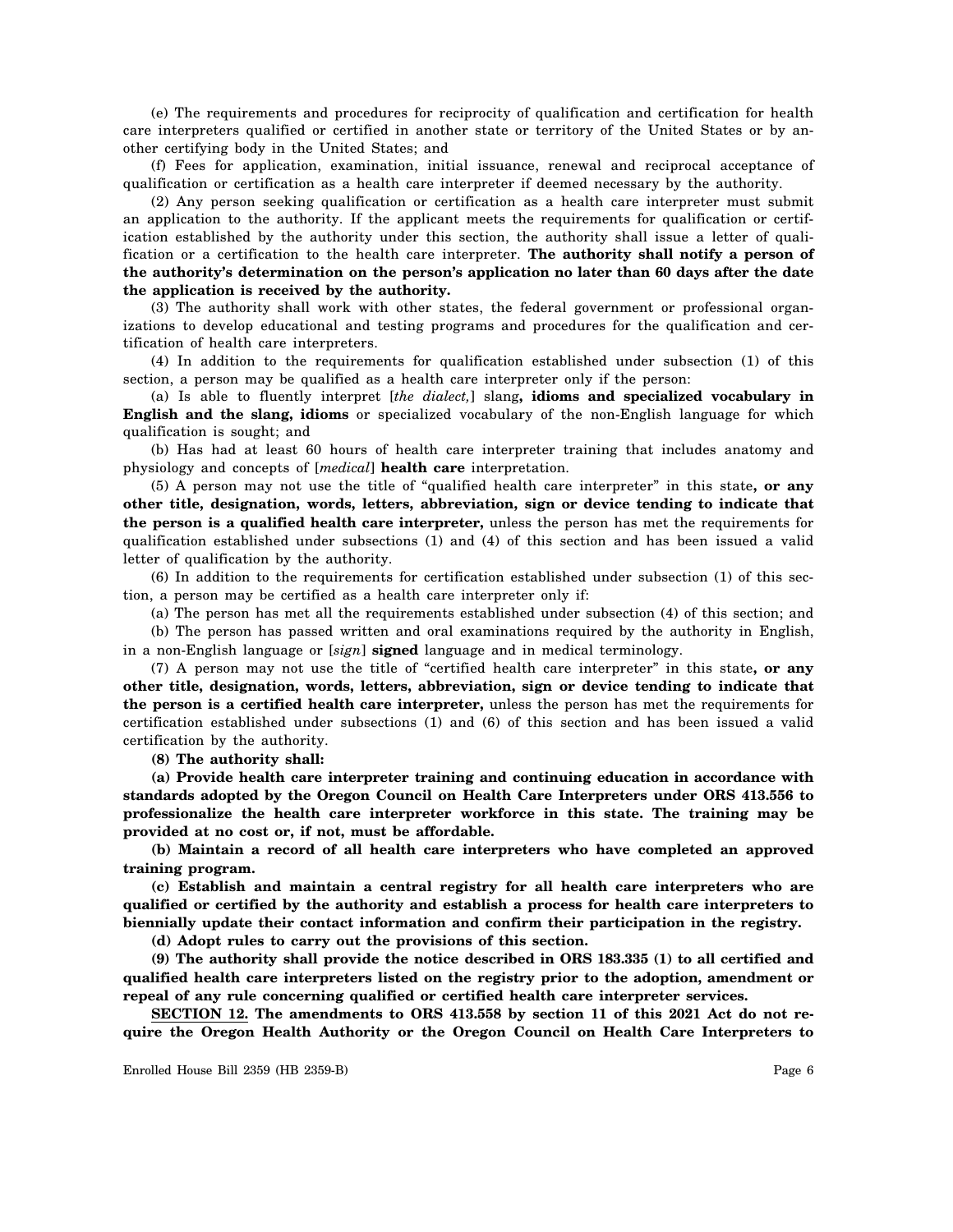# **establish a new health care interpreter registry in addition to the health care interpreter registry in effect on the effective date of this 2021 Act.**

**SECTION 13.** ORS 414.572 is amended to read:

414.572. (1) The Oregon Health Authority shall adopt by rule the qualification criteria and requirements for a coordinated care organization and shall integrate the criteria and requirements into each contract with a coordinated care organization. Coordinated care organizations may be local, community-based organizations or statewide organizations with community-based participation in governance or any combination of the two. Coordinated care organizations may contract with counties or with other public or private entities to provide services to members. The authority may not contract with only one statewide organization. A coordinated care organization may be a single corporate structure or a network of providers organized through contractual relationships. The criteria and requirements adopted by the authority under this section must include, but are not limited to, a requirement that the coordinated care organization:

(a) Have demonstrated experience and a capacity for managing financial risk and establishing financial reserves.

(b) Meet the following minimum financial requirements:

(A) Maintain restricted reserves of \$250,000 plus an amount equal to 50 percent of the coordinated care organization's total actual or projected liabilities above \$250,000.

(B) Maintain capital or surplus of not less than \$2,500,000 and any additional amounts necessary to ensure the solvency of the coordinated care organization, as specified by the authority by rules that are consistent with ORS 731.554 (6), 732.225, 732.230 and 750.045.

(C) Expend a portion of the annual net income or reserves of the coordinated care organization that exceed the financial requirements specified in this paragraph on services designed to address health disparities and the social determinants of health consistent with the coordinated care organization's community health improvement plan and transformation plan and the terms and conditions of the Medicaid demonstration project under section 1115 of the Social Security Act (42 U.S.C. 1315).

(c) Operate within a fixed global budget and, by January 1, 2023, spend on primary care, as defined in section 2, chapter 575, Oregon Laws 2015, at least 12 percent of the coordinated care organization's total expenditures for physical and mental health care provided to members, except for expenditures on prescription drugs, vision care and dental care.

(d) Develop and implement alternative payment methodologies that are based on health care quality and improved health outcomes.

(e) Coordinate the delivery of physical health care, [*mental health and chemical dependency services*] **behavioral health care**, oral health care and covered long-term care services.

(f) Engage community members and health care providers in improving the health of the community and addressing regional, cultural, socioeconomic and racial disparities in health care that exist among the coordinated care organization's members and in the coordinated care organization's community.

(2) In addition to the criteria and requirements specified in subsection (1) of this section, the authority must adopt by rule requirements for coordinated care organizations contracting with the authority so that:

(a) Each member of the coordinated care organization receives integrated person centered care and services designed to provide choice, independence and dignity.

(b) Each member has a consistent and stable relationship with a care team that is responsible for comprehensive care management and service delivery.

(c) The supportive and therapeutic needs of each member are addressed in a holistic fashion, using patient centered primary care homes, behavioral health homes or other models that support patient centered primary care and behavioral health care and individualized care plans to the extent feasible.

(d) Members receive comprehensive transitional care, including appropriate follow-up, when entering and leaving an acute care facility or a long term care setting.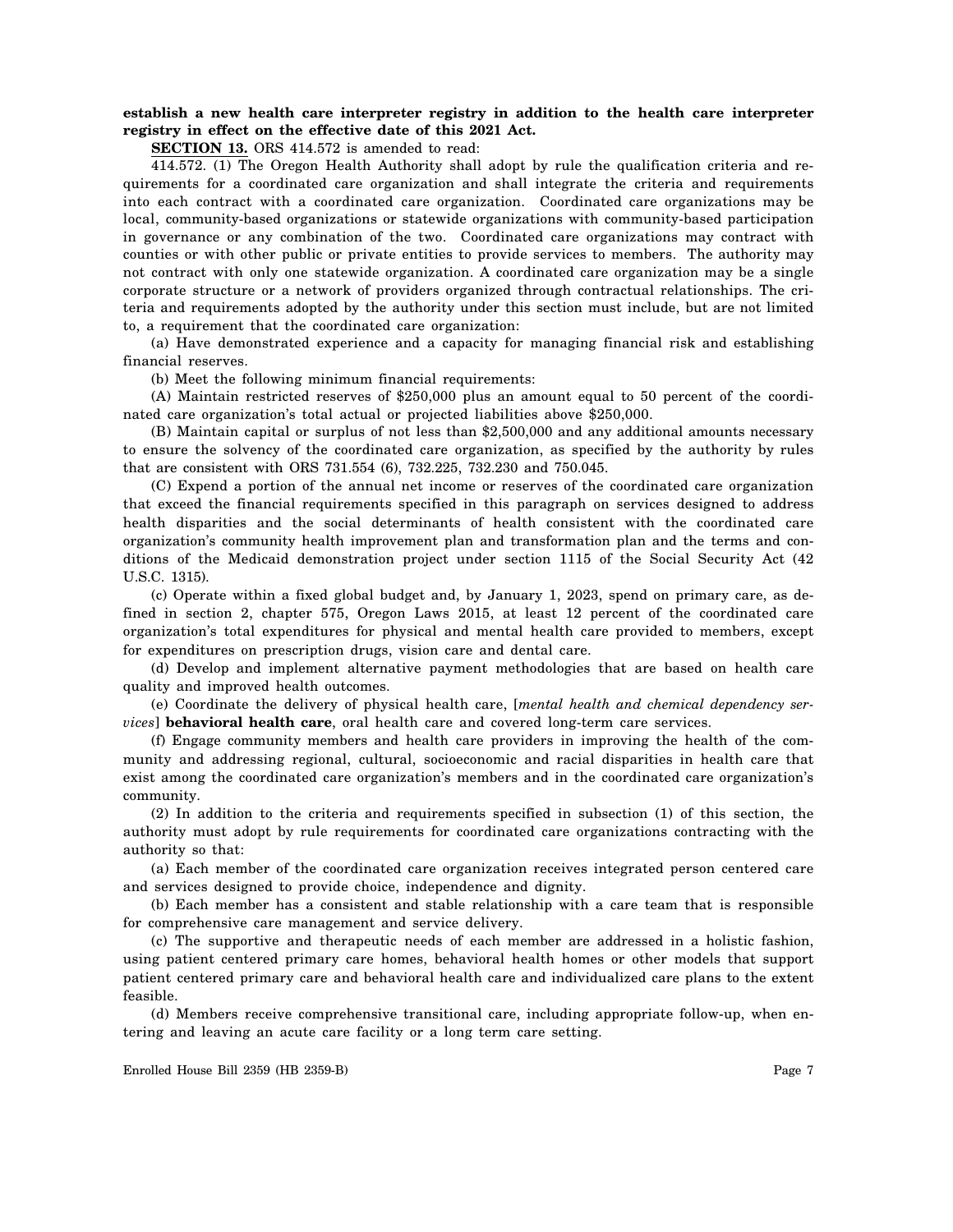(e) Members [*receive*] **are provided:**

**(A)** Assistance in navigating the health care delivery system**;**

**(B) Assistance** [*and*] in accessing community and social support services and statewide resources[*, including through the use of certified health care interpreters and qualified health care interpreters, as those terms are defined in ORS 413.550*]**;**

**(C) Meaningful language access as required by federal and state law including, but not limited to, 42 U.S.C. 18116, Title VI of the Civil Rights Act of 1964, Title VI Guidance issued by the United States Department of Justice and the National Standards for Culturally and Linguistically Appropriate Services in Health and Health Care as issued by the United States Department of Health and Human Services; and**

**(D) Qualified health care interpreters or certified health care interpreters listed on the health care interpreter registry, as those terms are defined in ORS 413.550**.

(f) Services and supports are geographically located as close to where members reside as possible and are, if available, offered in nontraditional settings that are accessible to families, diverse communities and underserved populations.

(g) Each coordinated care organization uses health information technology to link services and care providers across the continuum of care to the greatest extent practicable and if financially viable.

(h) Each coordinated care organization complies with the safeguards for members described in ORS 414.605.

(i) Each coordinated care organization convenes a community advisory council that meets the criteria specified in ORS 414.575.

(j) Each coordinated care organization prioritizes working with members who have high health care needs, multiple chronic conditions[*, mental illness or chemical dependency*] **or behavioral health conditions** and involves those members in accessing and managing appropriate preventive, health, remedial and supportive care and services, including the services described in ORS 414.766, to reduce the use of avoidable emergency room visits and hospital admissions.

(k) Members have a choice of providers within the coordinated care organization's network and that providers participating in a coordinated care organization:

(A) Work together to develop best practices for care and service delivery to reduce waste and improve the health and well-being of members.

(B) Are educated about the integrated approach and how to access and communicate within the integrated system about a patient's treatment plan and health history.

(C) Emphasize prevention, healthy lifestyle choices, evidence-based practices, shared decisionmaking and communication.

(D) Are permitted to participate in the networks of multiple coordinated care organizations.

(E) Include providers of specialty care.

(F) Are selected by coordinated care organizations using universal application and credentialing procedures and objective quality information and are removed if the providers fail to meet objective quality standards.

(G) Work together to develop best practices for culturally **and linguistically** appropriate care and service delivery to reduce waste, reduce health disparities and improve the health and wellbeing of members.

(L) Each coordinated care organization reports on outcome and quality measures adopted under ORS 414.638 and participates in the health care data reporting system established in ORS 442.372 and 442.373.

(m) Each coordinated care organization uses best practices in the management of finances, contracts, claims processing, payment functions and provider networks.

(n) Each coordinated care organization participates in the learning collaborative described in ORS 413.259 (3).

(o) Each coordinated care organization has a governing body that complies with ORS 414.584 and that includes: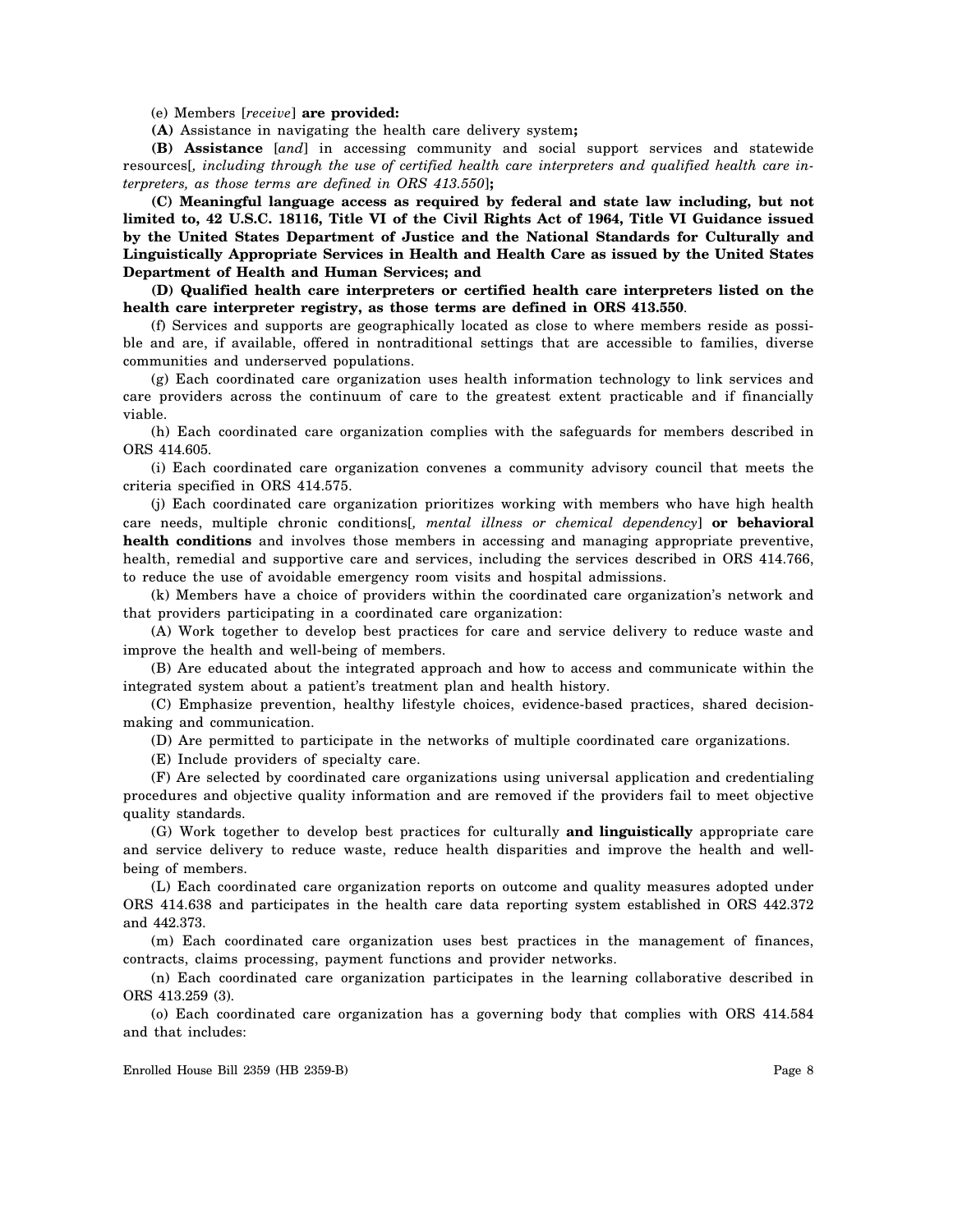(A) At least one member representing persons that share in the financial risk of the organization;

(B) A representative of a dental care organization selected by the coordinated care organization;

(C) The major components of the health care delivery system;

(D) At least two health care providers in active practice, including:

(i) A physician licensed under ORS chapter 677 or a nurse practitioner licensed under ORS 678.375, whose area of practice is primary care; and

(ii) A [*mental health or chemical dependency treatment*] **behavioral health** provider;

(E) At least two members from the community at large, to ensure that the organization's decision-making is consistent with the values of the members and the community; and

(F) At least two members of the community advisory council, one of whom is or was within the previous six months a recipient of medical assistance and is at least 16 years of age, or a parent, guardian or primary caregiver of an individual who is or was within the previous six months a recipient of medical assistance.

(p) Each coordinated care organization's governing body establishes standards for publicizing the activities of the coordinated care organization and the organization's community advisory councils, as necessary, to keep the community informed.

(q) Each coordinated care organization publishes on a website maintained by or on behalf of the coordinated care organization, in a manner determined by the authority, a document designed to educate members about best practices, care quality expectations, screening practices, treatment options and other support resources available for members who have mental illnesses or substance use disorders.

(r) Each coordinated care organization works with the Tribal Advisory Council established in ORS 414.581 and has a dedicated tribal liaison, selected by the council, to:

(A) Facilitate a resolution of any issues that arise between the coordinated care organization and a provider of Indian health services within the area served by the coordinated care organization;

(B) Participate in the community health assessment and the development of the health improvement plan;

(C) Communicate regularly with the Tribal Advisory Council; and

(D) Be available for training by the office within the authority that is responsible for tribal affairs, any federally recognized tribe in Oregon and the urban Indian health program that is located within the area served by the coordinated care organization and operated by an urban Indian organization pursuant to 25 U.S.C. 1651.

(3) The authority shall consider the participation of area agencies and other nonprofit agencies in the configuration of coordinated care organizations.

(4) In selecting one or more coordinated care organizations to serve a geographic area, the authority shall:

(a) For members and potential members, optimize access to care and choice of providers;

(b) For providers, optimize choice in contracting with coordinated care organizations; and

(c) Allow more than one coordinated care organization to serve the geographic area if necessary to optimize access and choice under this subsection.

(5) On or before July 1, 2014, each coordinated care organization must have a formal contractual relationship with any dental care organization that serves members of the coordinated care organization in the area where they reside.

**SECTION 14.** ORS 414.572, as amended by section 14, chapter 489, Oregon Laws 2017, section 4, chapter 49, Oregon Laws 2018, section 8, chapter 358, Oregon Laws 2019, section 2, chapter 364, Oregon Laws 2019, section 58, chapter 478, Oregon Laws 2019, and section 7, chapter 529, Oregon Laws 2019, is amended to read:

414.572. (1) The Oregon Health Authority shall adopt by rule the qualification criteria and requirements for a coordinated care organization and shall integrate the criteria and requirements into each contract with a coordinated care organization. Coordinated care organizations may be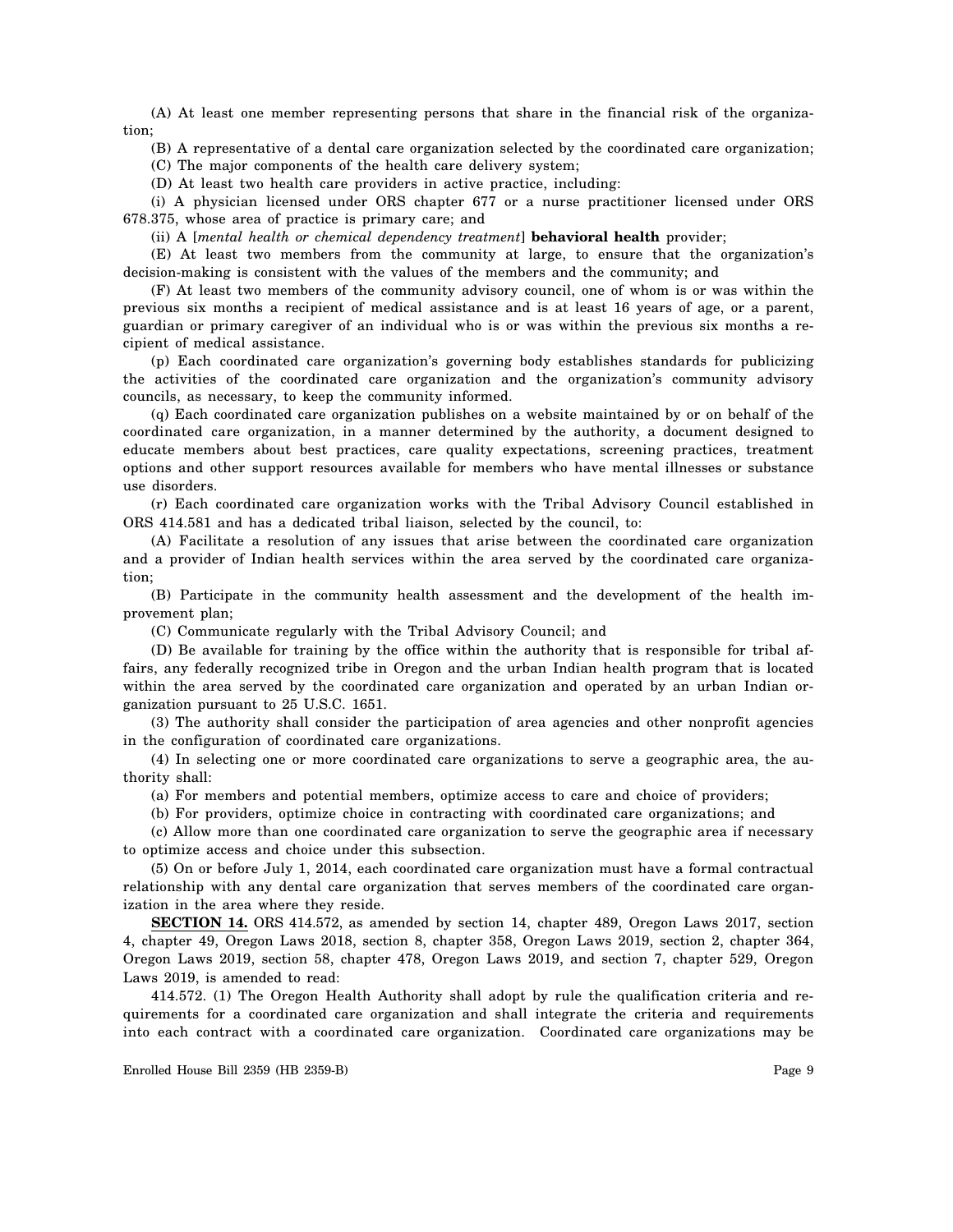local, community-based organizations or statewide organizations with community-based participation in governance or any combination of the two. Coordinated care organizations may contract with counties or with other public or private entities to provide services to members. The authority may not contract with only one statewide organization. A coordinated care organization may be a single corporate structure or a network of providers organized through contractual relationships. The criteria and requirements adopted by the authority under this section must include, but are not limited to, a requirement that the coordinated care organization:

(a) Have demonstrated experience and a capacity for managing financial risk and establishing financial reserves.

(b) Meet the following minimum financial requirements:

(A) Maintain restricted reserves of \$250,000 plus an amount equal to 50 percent of the coordinated care organization's total actual or projected liabilities above \$250,000.

(B) Maintain capital or surplus of not less than \$2,500,000 and any additional amounts necessary to ensure the solvency of the coordinated care organization, as specified by the authority by rules that are consistent with ORS 731.554 (6), 732.225, 732.230 and 750.045.

(C) Expend a portion of the annual net income or reserves of the coordinated care organization that exceed the financial requirements specified in this paragraph on services designed to address health disparities and the social determinants of health consistent with the coordinated care organization's community health improvement plan and transformation plan and the terms and conditions of the Medicaid demonstration project under section 1115 of the Social Security Act (42 U.S.C. 1315).

(c) Operate within a fixed global budget and spend on primary care, as defined by the authority by rule, at least 12 percent of the coordinated care organization's total expenditures for physical and mental health care provided to members, except for expenditures on prescription drugs, vision care and dental care.

(d) Develop and implement alternative payment methodologies that are based on health care quality and improved health outcomes.

(e) Coordinate the delivery of physical health care, [*mental health and chemical dependency services*] **behavioral health care**, oral health care and covered long-term care services.

(f) Engage community members and health care providers in improving the health of the community and addressing regional, cultural, socioeconomic and racial disparities in health care that exist among the coordinated care organization's members and in the coordinated care organization's community.

(2) In addition to the criteria and requirements specified in subsection (1) of this section, the authority must adopt by rule requirements for coordinated care organizations contracting with the authority so that:

(a) Each member of the coordinated care organization receives integrated person centered care and services designed to provide choice, independence and dignity.

(b) Each member has a consistent and stable relationship with a care team that is responsible for comprehensive care management and service delivery.

(c) The supportive and therapeutic needs of each member are addressed in a holistic fashion, using patient centered primary care homes, behavioral health homes or other models that support patient centered primary care and behavioral health care and individualized care plans to the extent feasible.

(d) Members receive comprehensive transitional care, including appropriate follow-up, when entering and leaving an acute care facility or a long term care setting.

(e) Members [*receive*] **are provided:**

**(A)** Assistance in navigating the health care delivery system**;**

**(B) Assistance** [*and*] in accessing community and social support services and statewide resources[*, including through the use of certified health care interpreters and qualified health care interpreters, as those terms are defined in ORS 413.550*]**;**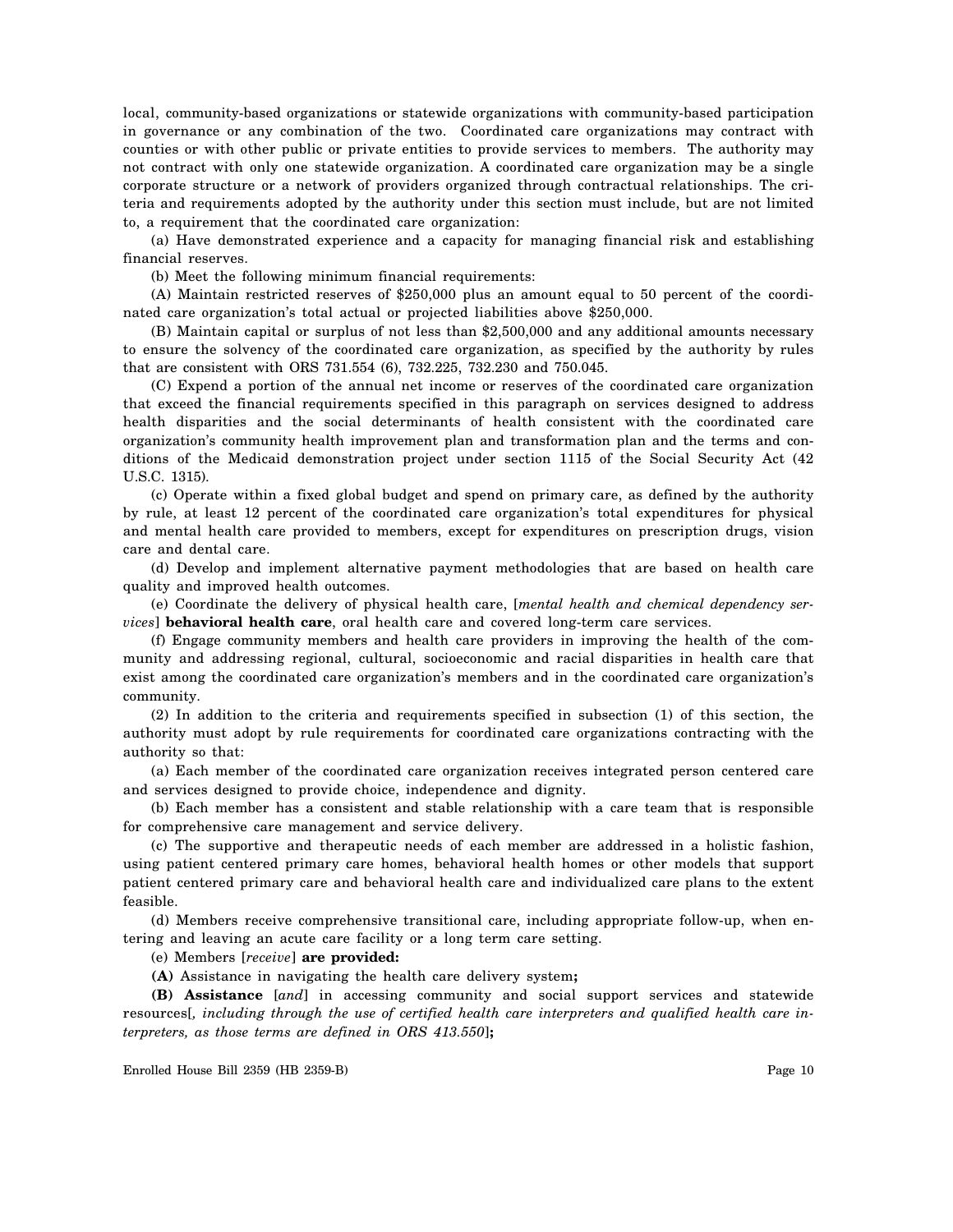**(C) Meaningful language access as required by federal and state law including, but not limited to, 42 U.S.C. 18116, Title VI of the Civil Rights Act of 1964, Title VI Guidance issued by the United States Department of Justice and the National Standards for Culturally and Linguistically Appropriate Services in Health and Health Care as issued by the United States Department of Health and Human Services; and**

**(D) Qualified health care interpreters or certified health care interpreters listed on the health care interpreter registry, as those terms are defined in ORS 413.550**.

(f) Services and supports are geographically located as close to where members reside as possible and are, if available, offered in nontraditional settings that are accessible to families, diverse communities and underserved populations.

(g) Each coordinated care organization uses health information technology to link services and care providers across the continuum of care to the greatest extent practicable and if financially viable.

(h) Each coordinated care organization complies with the safeguards for members described in ORS 414.605.

(i) Each coordinated care organization convenes a community advisory council that meets the criteria specified in ORS 414.575.

(j) Each coordinated care organization prioritizes working with members who have high health care needs, multiple chronic conditions[*, mental illness or chemical dependency*] **or behavioral health conditions** and involves those members in accessing and managing appropriate preventive, health, remedial and supportive care and services, including the services described in ORS 414.766, to reduce the use of avoidable emergency room visits and hospital admissions.

(k) Members have a choice of providers within the coordinated care organization's network and that providers participating in a coordinated care organization:

(A) Work together to develop best practices for care and service delivery to reduce waste and improve the health and well-being of members.

(B) Are educated about the integrated approach and how to access and communicate within the integrated system about a patient's treatment plan and health history.

(C) Emphasize prevention, healthy lifestyle choices, evidence-based practices, shared decisionmaking and communication.

(D) Are permitted to participate in the networks of multiple coordinated care organizations.

(E) Include providers of specialty care.

(F) Are selected by coordinated care organizations using universal application and credentialing procedures and objective quality information and are removed if the providers fail to meet objective quality standards.

(G) Work together to develop best practices for culturally **and linguistically** appropriate care and service delivery to reduce waste, reduce health disparities and improve the health and wellbeing of members.

(L) Each coordinated care organization reports on outcome and quality measures adopted under ORS 414.638 and participates in the health care data reporting system established in ORS 442.372 and 442.373.

(m) Each coordinated care organization uses best practices in the management of finances, contracts, claims processing, payment functions and provider networks.

(n) Each coordinated care organization participates in the learning collaborative described in ORS 413.259 (3).

(o) Each coordinated care organization has a governing body that complies with ORS 414.584 and that includes:

(A) At least one member representing persons that share in the financial risk of the organization;

(B) A representative of a dental care organization selected by the coordinated care organization;

(C) The major components of the health care delivery system;

(D) At least two health care providers in active practice, including: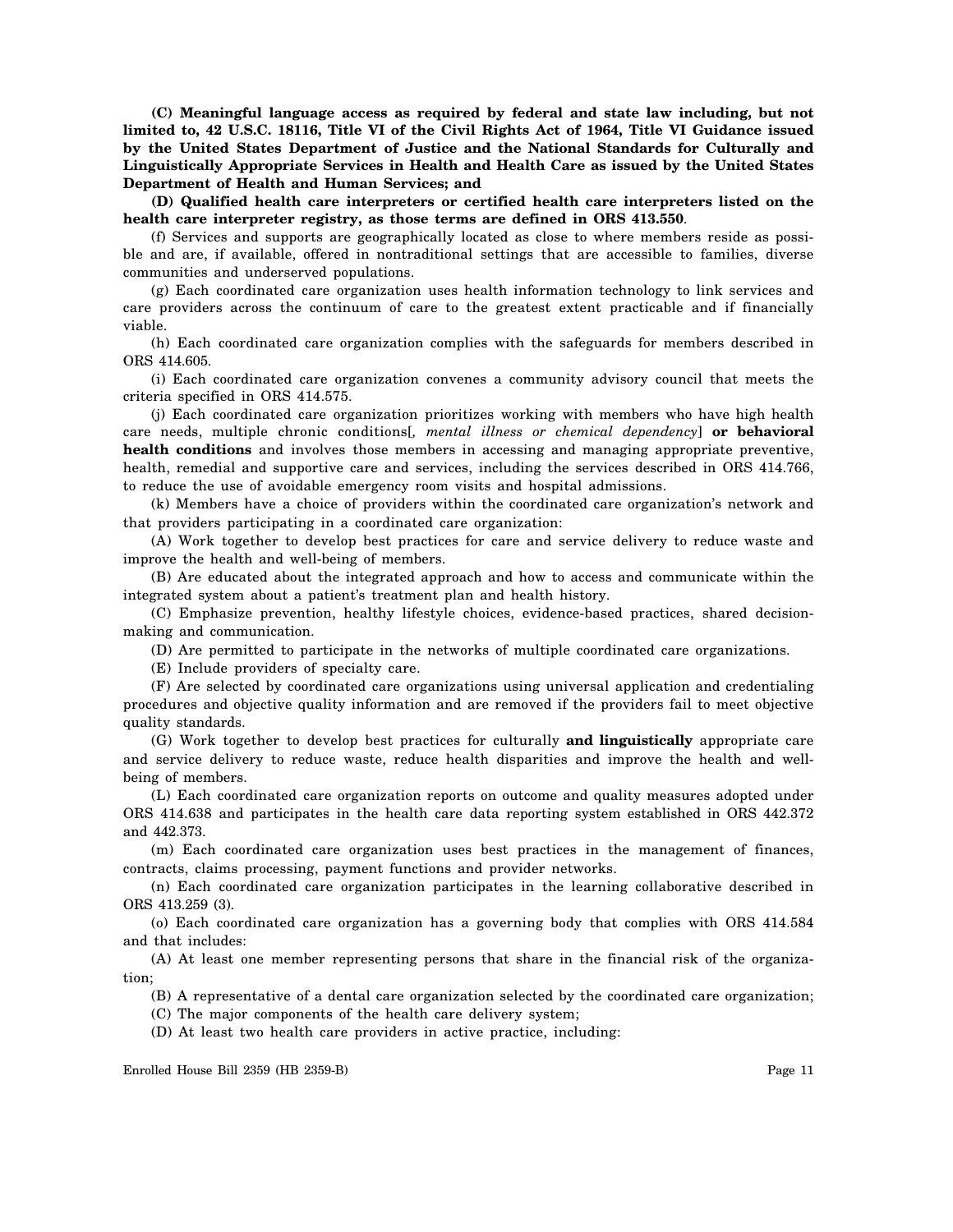(i) A physician licensed under ORS chapter 677 or a nurse practitioner licensed under ORS 678.375, whose area of practice is primary care; and

(ii) A [*mental health or chemical dependency treatment*] **behavioral health** provider;

(E) At least two members from the community at large, to ensure that the organization's decision-making is consistent with the values of the members and the community; and

(F) At least two members of the community advisory council, one of whom is or was within the previous six months a recipient of medical assistance and is at least 16 years of age or a parent, guardian or primary caregiver of an individual who is or was within the previous six months a recipient of medical assistance.

(p) Each coordinated care organization's governing body establishes standards for publicizing the activities of the coordinated care organization and the organization's community advisory councils, as necessary, to keep the community informed.

(q) Each coordinated care organization publishes on a website maintained by or on behalf of the coordinated care organization, in a manner determined by the authority, a document designed to educate members about best practices, care quality expectations, screening practices, treatment options and other support resources available for members who have mental illnesses or substance use disorders.

(r) Each coordinated care organization works with the Tribal Advisory Council established in ORS 414.581 and has a dedicated tribal liaison, selected by the council, to:

(A) Facilitate a resolution of any issues that arise between the coordinated care organization and a provider of Indian health services within the area served by the coordinated care organization;

(B) Participate in the community health assessment and the development of the health improvement plan;

(C) Communicate regularly with the Tribal Advisory Council; and

(D) Be available for training by the office within the authority that is responsible for tribal affairs, any federally recognized tribe in Oregon and the urban Indian health program that is located within the area served by the coordinated care organization and operated by an urban Indian organization pursuant to 25 U.S.C. 1651.

(3) The authority shall consider the participation of area agencies and other nonprofit agencies in the configuration of coordinated care organizations.

(4) In selecting one or more coordinated care organizations to serve a geographic area, the authority shall:

(a) For members and potential members, optimize access to care and choice of providers;

(b) For providers, optimize choice in contracting with coordinated care organizations; and

(c) Allow more than one coordinated care organization to serve the geographic area if necessary to optimize access and choice under this subsection.

(5) On or before July 1, 2014, each coordinated care organization must have a formal contractual relationship with any dental care organization that serves members of the coordinated care organization in the area where they reside.

**SECTION 15.** ORS 656.027 is amended to read:

656.027. All workers are subject to this chapter except those nonsubject workers described in the following subsections:

(1) A worker employed as a domestic servant in or about a private home. For the purposes of this subsection "domestic servant" means any worker engaged in household domestic service by private employment contract, including, but not limited to, home health workers.

(2) A worker employed to do gardening, maintenance, repair, remodeling or similar work in or about the private home of the person employing the worker.

(3)(a) A worker whose employment is casual and either:

(A) The employment is not in the course of the trade, business or profession of the employer; or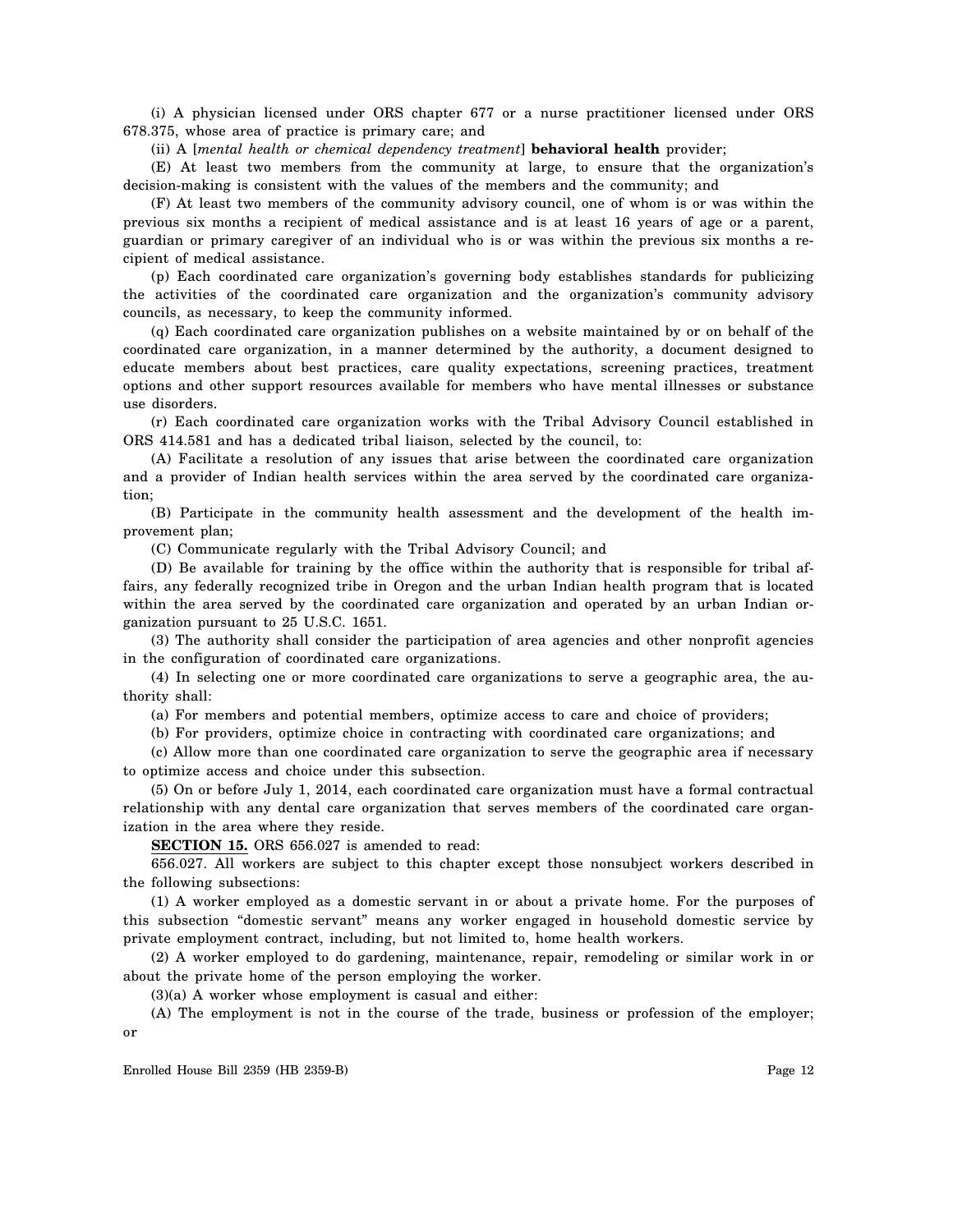(B) The employment is in the course of the trade, business or profession of a nonsubject employer.

(b) For the purpose of this subsection, "casual" refers only to employments where the work in any 30-day period, without regard to the number of workers employed, involves a total labor cost of less than \$500.

(4) A person for whom a rule of liability for injury or death arising out of and in the course of employment is provided by the laws of the United States.

(5) A worker engaged in the transportation in interstate commerce of goods, persons or property for hire by rail, water, aircraft or motor vehicle, and whose employer has no fixed place of business in this state.

(6) Firefighter and police employees of any city having a population of more than 200,000 that provides a disability and retirement system by ordinance or charter.

(7)(a) Sole proprietors, except those described in paragraph (b) of this subsection. When labor or services are performed under contract, the sole proprietor must qualify as an independent contractor **to be a nonsubject worker**.

(b) Sole proprietors actively licensed under ORS 671.525 or 701.021. When labor or services are performed under contract for remuneration, notwithstanding ORS 656.005 (30), the sole proprietor must qualify as an independent contractor. Any sole proprietor licensed under ORS 671.525 or 701.021 and involved in activities subject thereto is conclusively presumed to be an independent contractor.

(8) Except as provided in subsection (23) of this section, partners who are not engaged in work performed in direct connection with the construction, alteration, repair, improvement, moving or demolition of an improvement on real property or appurtenances thereto. When labor or services are performed under contract, the partnership must qualify as an independent contractor **to be a nonsubject worker**.

(9) Except as provided in subsection (25) of this section, members, including members who are managers, of limited liability companies, regardless of the nature of the work performed. However, members, including members who are managers, of limited liability companies with more than one member, while engaged in work performed in direct connection with the construction, alteration, repair, improvement, moving or demolition of an improvement on real property or appurtenances thereto, are subject workers. When labor or services are performed under contract, the limited liability company must qualify as an independent contractor **to be a nonsubject worker**.

(10) Except as provided in subsection (24) of this section, corporate officers who are directors of the corporation and who have a substantial ownership interest in the corporation, regardless of the nature of the work performed by such officers, subject to the following limitations:

(a) If the activities of the corporation are conducted on land that receives farm use tax assessment pursuant to ORS chapter 308A, corporate officer includes all individuals identified as directors in the corporate bylaws, regardless of ownership interest, and who are members of the same family, whether related by blood, marriage or adoption.

(b) If the activities of the corporation involve the commercial harvest of timber and all officers of the corporation are members of the same family and are parents, daughters or sons, daughtersin-law or sons-in-law or grandchildren, then all such officers may elect to be nonsubject workers. For all other corporations involving the commercial harvest of timber, the maximum number of exempt corporate officers for the corporation shall be whichever is the greater of the following:

(A) Two corporate officers; or

(B) One corporate officer for each 10 corporate employees.

(c) When labor or services are performed under contract, the corporation must qualify as an independent contractor **to be a nonsubject worker**.

(11) A person performing services primarily for board and lodging received from any religious, charitable or relief organization.

(12) A newspaper carrier utilized in compliance with the provisions of ORS 656.070 and 656.075.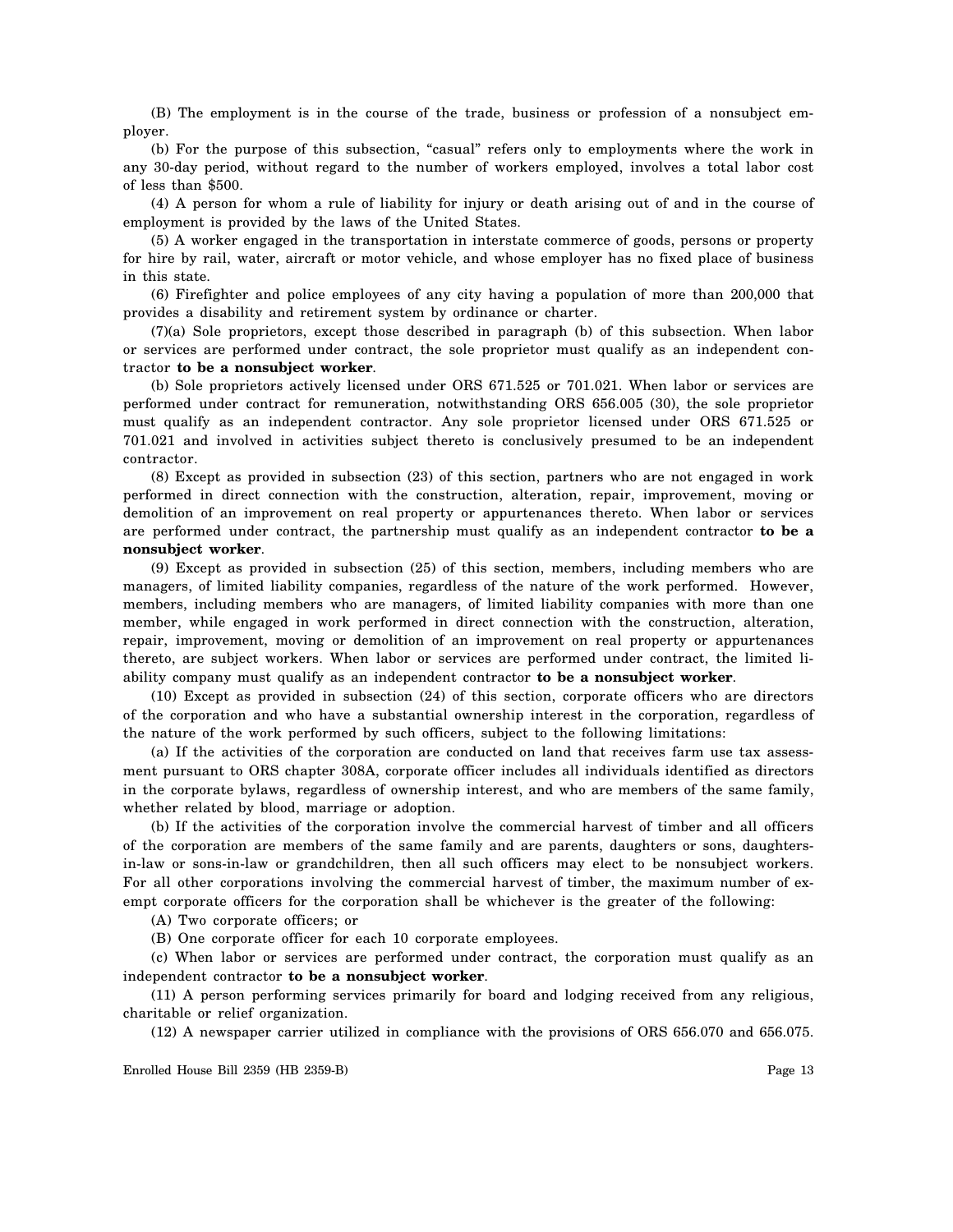(13) A person who has been declared an amateur athlete under the rules of the United States Olympic Committee or the Canadian Olympic Committee and who receives no remuneration for performance of services as an athlete other than board, room, rent, housing, lodging or other reasonable incidental subsistence allowance, or any amateur sports official who is certified by a recognized Oregon or national certifying authority, which requires or provides liability and accident insurance for such officials. A roster of recognized Oregon and national certifying authorities will be maintained by the Department of Consumer and Business Services, from lists of certifying organizations submitted by the Oregon School Activities Association and the Oregon Park and Recreation Society.

(14) Volunteer personnel participating in the ACTION programs, organized under the Domestic Volunteer Service Act of 1973, P.L. 93-113, known as the Foster Grandparent Program and the Senior Companion Program, whether or not the volunteers receive a stipend or nominal reimbursement for time and travel expenses.

(15) A person who has an ownership or leasehold interest in equipment and who furnishes, maintains and operates the equipment. As used in this subsection "equipment" means:

(a) A motor vehicle used in the transportation of logs, poles or piling.

(b) A motor vehicle used in the transportation of rocks, gravel, sand, dirt or asphalt concrete.

(c) A motor vehicle used in the transportation of property by a for-hire motor carrier that is required under ORS 825.100 or 825.104 to possess a certificate or permit or to be registered.

(16) A person engaged in the transportation of the public for recreational down-river boating activities on the waters of this state pursuant to a federal permit when the person furnishes the equipment necessary for the activity. As used in this subsection, "recreational down-river boating activities" means those boating activities for the purpose of recreational fishing, swimming or sightseeing utilizing a float craft with oars or paddles as the primary source of power.

(17) A person who receives no wage other than ski passes or other noncash remuneration for performing volunteer:

(a) Ski patrol activities; or

(b) Ski area program activities sponsored by a ski area operator, as defined in ORS 30.970, or by a nonprofit corporation or organization.

(18) A person 19 years of age or older who contracts with a newspaper publishing company or independent newspaper dealer or contractor to distribute newspapers to the general public and perform or undertake any necessary or attendant functions related thereto.

(19) A person performing foster parent or adult foster care duties pursuant to [*ORS 412.001 to 412.161 and 412.991 or*] ORS chapter [*411,*] 418, 430 or 443.

(20) A person performing services on a volunteer basis for a nonprofit, religious, charitable or relief organization, whether or not such person receives meals or lodging or nominal reimbursements or vouchers for meals, lodging or expenses.

(21) A person performing services under a property tax work-off program established under ORS 310.800.

(22) A person who performs service as a caddy at a golf course in an established program for the training and supervision of caddies under the direction of a person who is an employee of the golf course.

(23)(a) Partners who are actively licensed under ORS 671.525 or 701.021 and who have a substantial ownership interest in a partnership. If all partners are members of the same family and are parents, spouses, sisters, brothers, daughters or sons, daughters-in-law or sons-in-law or grandchildren, all such partners may elect to be nonsubject workers. For all other partnerships licensed under ORS 671.510 to 671.760 or 701.021, the maximum number of exempt partners shall be whichever is the greater of the following:

(A) Two partners; or

(B) One partner for each 10 partnership employees.

(b) When labor or services are performed under contract for remuneration, notwithstanding ORS 656.005 (30), the partnership qualifies as an independent contractor. Any partnership licensed under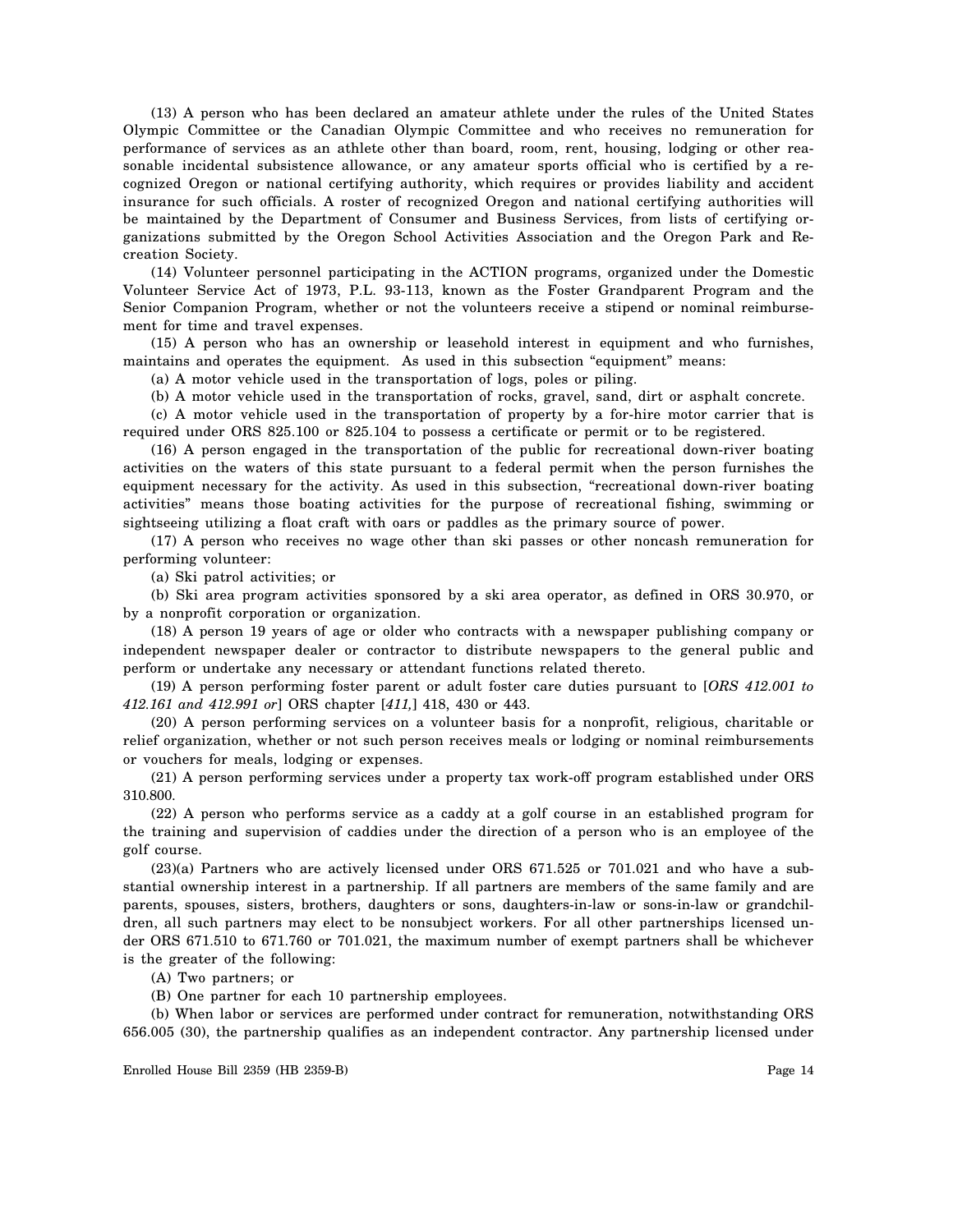ORS 671.525 or 701.021 and involved in activities subject thereto is conclusively presumed to be an independent contractor.

(24)(a) Corporate officers who are directors of a corporation actively licensed under ORS 671.525 or 701.021 and who have a substantial ownership interest in the corporation, regardless of the nature of the work performed. If all officers of the corporation are members of the same family and are parents, spouses, sisters, brothers, daughters or sons, daughters-in-law or sons-in-law or grandchildren, all such officers may elect to be nonsubject workers. For all other corporations licensed under ORS 671.510 to 671.760 or 701.021, the maximum number of exempt corporate officers shall be whichever is the greater of the following:

(A) Two corporate officers; or

(B) One corporate officer for each 10 corporate employees.

(b) When labor or services are performed under contract for remuneration, notwithstanding ORS 656.005 (30), the corporation qualifies as an independent contractor. Any corporation licensed under ORS 671.525 or 701.021 and involved in activities subject thereto is conclusively presumed to be an independent contractor.

(25)(a) Limited liability company members who are members of a company actively licensed under ORS 671.525 or 701.021 and who have a substantial ownership interest in the company, regardless of the nature of the work performed. If all members of the company are members of the same family and are parents, spouses, sisters, brothers, daughters or sons, daughters-in-law or sons-in-law or grandchildren, all such members may elect to be nonsubject workers. For all other companies licensed under ORS 671.510 to 671.760 or 701.021, the maximum number of exempt company members shall be whichever is the greater of the following:

(A) Two company members; or

(B) One company member for each 10 company employees.

(b) When labor or services are performed under contract for remuneration, notwithstanding ORS 656.005 (30), the company qualifies as an independent contractor. Any company licensed under ORS 671.525 or 701.021 and involved in activities subject thereto is conclusively presumed to be an independent contractor.

(26) A person serving as a referee or assistant referee in a youth or adult recreational soccer match whose services are retained on a match-by-match basis.

[*(27) A person performing language translator or interpreter services that are provided for others through an agent or broker.*]

[*(28)*] **(27)** A person who operates, and who has an ownership or leasehold interest in, a passenger motor vehicle that is operated as a taxicab or for nonemergency medical transportation. As used in this subsection:

(a) "Lease" means a contract under which the lessor provides a vehicle to a lessee for consideration.

(b) "Leasehold" includes, but is not limited to, a lease for a shift or a longer period.

(c) "Passenger motor vehicle that is operated as a taxicab" means a vehicle that:

(A) Has a passenger seating capacity that does not exceed seven persons;

(B) Is transporting persons, property or both on a route that begins or ends in Oregon; and

(C)(i) Carries passengers for hire when the destination and route traveled may be controlled by a passenger and the fare is calculated on the basis of any combination of an initial fee, distance traveled or waiting time; or

(ii) Is in use under a contract to provide specific service to a third party to transport designated passengers or to provide errand services to locations selected by the third party.

(d) "Passenger motor vehicle that is operated for nonemergency medical transportation" means a vehicle that:

(A) Has a passenger seating capacity that does not exceed seven persons;

(B) Is transporting persons, property or both on a route that begins or ends in Oregon; and

(C) Provides medical transportation services under contract with or on behalf of a mass transit or transportation district.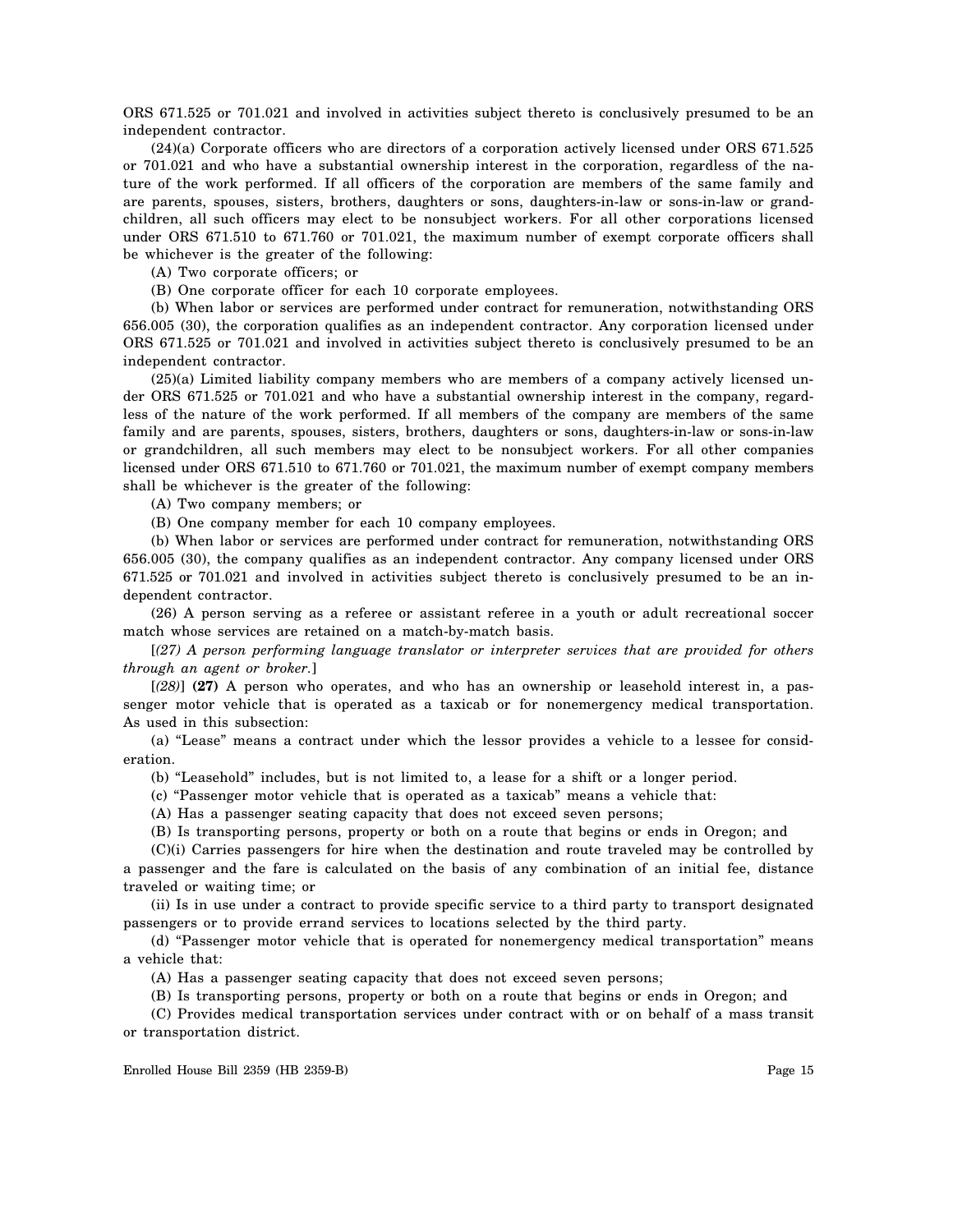### **SECTION 16.** ORS 657.046 is amended to read:

657.046. (1) As used in this chapter, "employment" does not include service performed in the operation of a passenger motor vehicle that is operated as a taxicab or a passenger motor vehicle that is operated for nonemergency medical transportation, by a person who has an ownership or leasehold interest in the passenger motor vehicle, for an entity that is operated by a board of owner-operators elected by the members of the entity.

(2) As used in this section:

(a) "Leasehold" has the meaning given that term in ORS 656.027 [*(28)*] **(27)**.

(b) "Passenger motor vehicle that is operated as a taxicab" means a vehicle that:

(A) Has a passenger seating capacity of at least three persons and not more than seven persons; (B) On a route that begins or ends in Oregon, is used primarily to transport persons;

(C)(i) Carries passengers for hire when the destination and route traveled may be controlled by a passenger and the fare is calculated on the basis of any combination of an initial fee, distance traveled or waiting time; or

(ii) Is in use under a contract to provide specific service to a third party to transport designated passengers to locations selected by the third party; and

(D) Is not used more than secondarily or incidentally for errand services or to transport property, instead of or in addition to transporting passengers.

(c) "Passenger motor vehicle that is operated for nonemergency medical transportation" means a vehicle that:

(A) Has a passenger seating capacity of at least three persons and not more than seven persons;

(B) On a route that begins or ends in Oregon, is used primarily to transport persons;

(C) Provides medical transportation services under contract with or on behalf of a mass transit or transportation district; and

(D) Is not used more than secondarily or incidentally for errand services or to transport property, instead of or in addition to transporting passengers.

(3) The provisions of this section do not apply to service performed for:

(a) A nonprofit employing unit;

(b) This state;

(c) A political subdivision of this state; or

(d) An Indian tribe.

**SECTION 17. ORS 657.048 is repealed.**

**SECTION 18. (1) Section 4 of this 2021 Act and the amendments to ORS 413.550, 413.552 and 413.556 by sections 8 to 10 of this 2021 Act become operative on September 1, 2022.**

**(2) Sections 2, 3 and 6 of this 2021 Act and the amendments to ORS 414.572 by section 13 of this 2021 Act become operative on July 1, 2022.**

**SECTION 19. Notwithstanding any other provision of law, the General Fund appropriation** made to the Oregon Health Authority by section 1 (3), chapter , Oregon Laws 2021 **(Enrolled House Bill 5024), for the biennium beginning July 1, 2021, for central services, state assessments and enterprise-wide costs, is increased by \$670,664 for carrying out the provisions of this 2021 Act.**

**SECTION 20. Notwithstanding any other law limiting expenditures, the limitation on expenditures established by section 2 (3), chapter \_\_\_\_\_, Oregon Laws 2021 (Enrolled House Bill 5024), for the biennium beginning July 1, 2021, as the maximum limit for payment of expenses from fees, moneys or other revenues, including Miscellaneous Receipts, tobacco tax receipts, marijuana tax receipts, beer and wine tax receipts, provider taxes and Medicare receipts, but excluding lottery funds and federal funds not described in section 2, chapter**

**, Oregon Laws 2021 (Enrolled House Bill 5024), collected or received by the Oregon Health Authority, for central services, state assessments and enterprise-wide costs, is increased by \$66,812 for carrying out the provisions of this 2021 Act.**

**SECTION 21. Notwithstanding any other law limiting expenditures, the limitation on expenditures established by section 5 (3), chapter \_\_\_\_\_, Oregon Laws 2021 (Enrolled House**